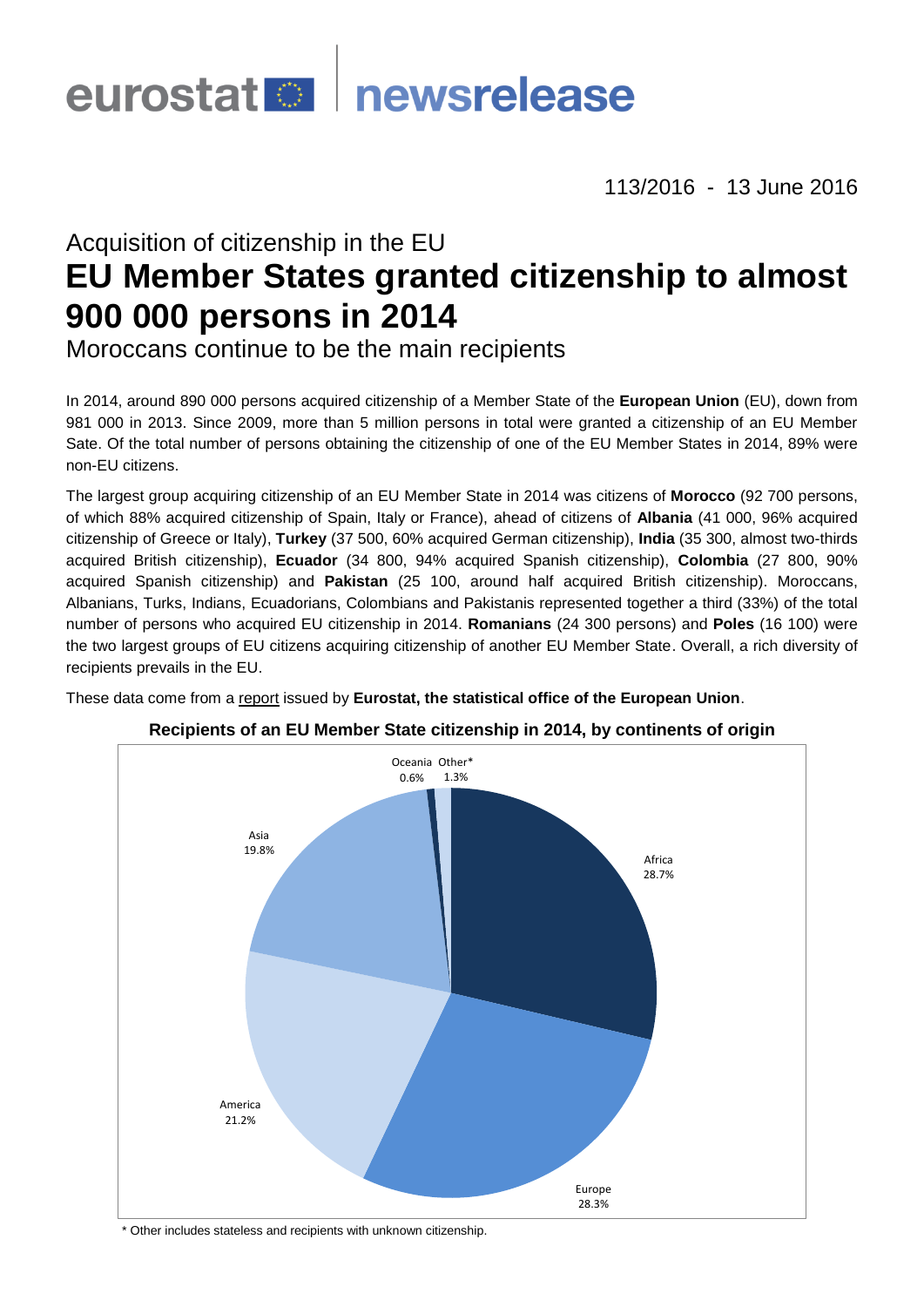|  | Main recipients of an EU Member State citizenship in 2014 |  |
|--|-----------------------------------------------------------|--|
|  |                                                           |  |

| Main recipients of<br>an EU citizenship | Total<br>(in 1000) | <b>Main EU Member State</b><br>granting citizenships | $\%$ | <b>Second main EU</b><br><b>Member State granting</b><br>citizenships | %          | <b>Third main EU</b><br><b>Member State</b><br>granting citizenships | %    |
|-----------------------------------------|--------------------|------------------------------------------------------|------|-----------------------------------------------------------------------|------------|----------------------------------------------------------------------|------|
| <b>Moroccans</b>                        | 92.7               | Spain                                                |      | 37.5 Italy                                                            |            | 31.3 France                                                          | 19.5 |
| <b>Albanians</b>                        | 41.0               | Italy                                                |      | 51.6 Greece                                                           |            | 44.9 United Kingdom                                                  | 0.9  |
| <b>Turks</b>                            | 37.5               | Germany                                              |      | 60.0 France                                                           |            | 15.6 Netherlands                                                     | 8.4  |
| <b>Indians</b>                          | 35.3               | United Kingdom                                       |      | 63.6 Italy                                                            |            | 14.2lIreland                                                         | 8.3  |
| <b>Ecuadorians</b>                      | 34.8               | Spain                                                |      | 94.1 Italy                                                            |            | 3.4 Germany                                                          | 0.6  |
| <b>Colombians</b>                       | 27.8               | Spain                                                |      | 90.2 Italy                                                            |            | 2.6 France                                                           | 2.2  |
| <b>Pakistanis</b>                       | 25.1               | <b>United Kingdom</b>                                |      | 51.7 Italy                                                            |            | 16.8 Spain                                                           | 13.2 |
| Romanians                               | 24.3               | Italy                                                |      | 26.5 Hungary                                                          |            | 25.5 Germany                                                         | 10.7 |
| <b>Bolivians</b>                        | 21.4               | Spain                                                |      | 97.6 Italy                                                            |            | 0.5 Sweden                                                           | 0.5  |
| <b>Peruvians</b>                        | 20.9               | Spain                                                |      | 79.5 Italy                                                            |            | 15.0 France                                                          | 1.5  |
| <b>Algerians</b>                        | 20.4               | France                                               |      | 74.1 Spain                                                            |            | 9.4 Italy                                                            | 7.0  |
| <b>Russians</b>                         | 19.8               | Germany                                              |      | 24.7 France                                                           |            | 15.3 Finland                                                         | 11.7 |
| <b>Iragis</b>                           | 17.6               | Sweden                                               |      | 41.4 Germany                                                          |            | 18.0 Netherlands                                                     | 14.1 |
| <b>Nigerians</b>                        | 17.6               | <b>United Kingdom</b>                                |      | 45.8 Ireland                                                          |            | 18.7 Italy                                                           | 12.6 |
| Ukrainians                              | 17.5               | Germany                                              |      | 20.2 Portugal                                                         |            | 18.9 Czech Republic                                                  | 11.7 |
| <b>Poles</b>                            | 16.1               | Germany                                              |      | 37.1 United Kingdom                                                   |            | 19.6 Sweden                                                          | 15.1 |
| <b>Dominicans</b>                       | 16.1               | Spain                                                |      | 87.8 Italy                                                            |            | 7.8 Germany                                                          | 2.0  |
| <b>Brazilians</b>                       | 14.2               | Portugal                                             |      | 32.7 Spain                                                            | 28.2 Italy |                                                                      | 11.1 |
| Tunisians                               | 12.7               | France                                               |      | 49.5 Italy                                                            |            | 34.8 Germany                                                         | 8.3  |
| <b>Chinese</b>                          | 11.5               | United Kingdom                                       |      | 31.5 France                                                           |            | 16.0 Italy                                                           | 12.5 |
| <b>Filipinos</b>                        | 11.1               | <b>United Kingdom</b>                                |      | 27.8 Ireland                                                          |            | 19.6 Italy                                                           | 17.4 |
| <b>Bangladeshis</b>                     | 11.1               | Italy                                                |      | 48.1 United Kingdom                                                   |            | 35.1 Spain                                                           | 5.4  |
| Ghanaians                               | 9.6                | Italy                                                |      | 38.4 United Kingdom                                                   |            | 32.5 Spain                                                           | 7.6  |
| <b>Senegalese</b>                       | 9.4                | Italy                                                |      | 42.7 France                                                           |            | 32.3 Spain                                                           | 20.7 |
| <b>Somalis</b>                          | 9.4                | Sweden                                               |      | 31.1 Netherlands                                                      |            | 24.8 United Kingdom                                                  | 22.3 |
| <b>Serbians</b>                         | 9.0                | Germany                                              |      | 24.9 Italy                                                            |            | 23.1 France                                                          | 14.8 |
| <b>Afghans</b>                          | 8.5                | Germany                                              |      | 35.4 United Kingdom                                                   |            | 16.9 Netherlands                                                     | 16.2 |
| <b>Iranians</b>                         | 8.0                | Germany                                              |      | 31.8 United Kingdom                                                   |            | 19.2 Sweden                                                          | 14.1 |
| <b>Argentinians</b>                     | 8.0                | Spain                                                |      | 88.4 Italy                                                            |            | 4.1 France                                                           | 2.1  |
| <b>Cubans</b>                           | 7.3                | Spain                                                |      | 77.0 Italy                                                            |            | 10.8 Germany                                                         | 5.3  |

The source dataset can be foun[d here.](http://appsso.eurostat.ec.europa.eu/nui/show.do?query=BOOKMARK_DS-075898_QID_D79FE65_UID_-3F171EB0&layout=GEO,L,X,0;CITIZEN,L,Y,0;TIME,C,Z,0;AGEDEF,L,Z,1;AGE,L,Z,2;UNIT,L,Z,3;SEX,L,Z,4;INDICATORS,C,Z,5;&zSelection=DS-075898UNIT,NR;DS-075898TIME,2014;DS-075898INDICATORS,OBS_FLAG;DS-075898AGE,TOTAL;DS-075898AGEDEF,REACH;DS-075898SEX,T;&rankName1=UNIT_1_2_-1_2&rankName2=AGE_1_2_-1_2&rankName3=INDICATORS_1_2_-1_2&rankName4=SEX_1_2_-1_2&rankName5=AGEDEF_1_2_-1_2&rankName6=TIME_1_0_0_1&rankName7=GEO_1_2_0_0&rankName8=CITIZEN_1_2_0_1&rStp=&cStp=&rDCh=&cDCh=&rDM=true&cDM=true&footnes=false&empty=false&wai=false&time_mode=ROLLING&time_most_recent=true&lang=EN&cfo=%23%23%23%2C%23%23%23.%23%23%23)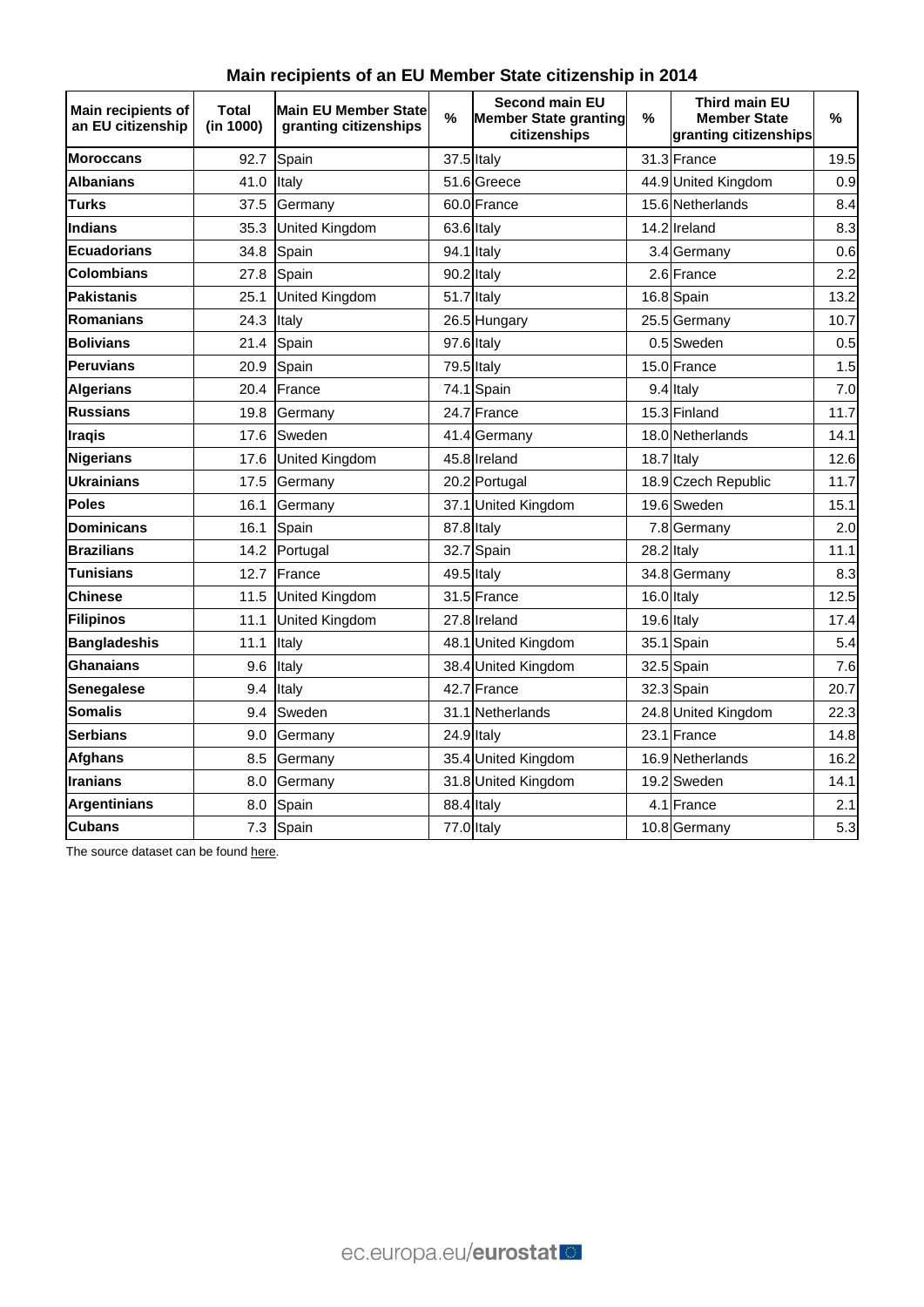#### **Main recipients of citizenships granted by EU Member States, 2014**

|                       | <b>Total</b> | <b>Main recipients</b>  |   | <b>Second main recipients</b> |              | Third main recipients |       |
|-----------------------|--------------|-------------------------|---|-------------------------------|--------------|-----------------------|-------|
|                       | number       | <b>Citizens of</b>      | % | <b>Citizens of</b>            | %            | <b>Citizens of</b>    | %     |
| <b>EU</b>             | 889 139      | <b>Morocco</b>          |   | 10.4 Albania                  |              | 4.6 Turkey            | 4.2   |
| <b>Belgium</b>        | 18726        | Morocco                 |   | 12.9 Italy                    |              | 6.4 Romania           | 4.4   |
| <b>Bulgaria</b>       | 900          | <b>Ukraine</b>          |   | 22.4 Russia                   |              | 16.2 Moldova          | 14.0  |
| <b>Czech Republic</b> | 5 0 5 9      | Ukraine                 |   | 40.4 Russia                   |              | 9.9 Slovakia          | 9.0   |
| <b>Denmark</b>        | 4747         | Iraq                    |   | 33.5 Afghanistan              |              | 19.3 Somalia          | 8.5   |
| Germany               | 110 610      | <b>Turkey</b>           |   | 20.3 Poland                   |              | 5.4 Russia            | 4.4   |
| <b>Estonia</b>        | 1614         | Recognised non-citizen* |   | 84.3 Russia                   |              | 12.7 Ukraine          | 1.8   |
| <b>Ireland</b>        | 21 104       | Nigeria                 |   | 15.6 India                    |              | 13.9 Philippines      | 10.3  |
| Greece                | 20 913       | Albania                 |   | 88.0 Russia                   |              | 1.5 Ukraine           | 1.1   |
| <b>Spain</b>          | 205 880      | Morocco                 |   | 16.9 Ecuador                  |              | 15.9 Colombia         | 12.2  |
| <b>France</b>         | 105 613      | Morocco                 |   | 17.1 Algeria                  |              | 14.3 Tunisia          | 5.9   |
| Croatia               | 686          | Bosnia & Herzegovina    |   | 42.3 Serbia                   |              | 15.6 Kosovo**         | 13.4  |
| <b>Italy</b>          | 129 887      | Morocco                 |   | 22.3 Albania                  |              | 16.3 Romania          | 5.0   |
| <b>Cyprus</b>         | 2 2 7 7      | Russia                  |   | 27.1 Greece                   |              | 15.5 United Kingdom   | 15.1  |
| Latvia                | 2 141        | Recognised non-citizen* |   | 80.2 Russia                   |              | 5.1 Ukraine           | 2.5   |
| <b>Lithuania</b>      | 183          | Russia                  |   | 33.9 Stateless***             |              | 30.1 Ukraine          | 12.0  |
| Luxembourg            | 3 2 0 6      | Portugal                |   | 37.8 Italy                    |              | 12.9 France           | 9.6   |
| <b>Hungary</b>        | 8745         | Romania                 |   | 70.9 Ukraine                  |              | 9.8 Serbia            | 4.7   |
| <b>Malta</b>          | 314          | <b>United Kingdom</b>   |   | 29.6 Italy                    |              | 10.2 Russia           | 7.0   |
| <b>Netherlands</b>    | 32 675       | Morocco                 |   | 13.1 Turkey                   |              | 9.6 Iraq              | 7.6   |
| <b>Austria</b>        | 7570         | Bosnia & Herzegovina    |   | 14.8 Turkey                   |              | 11.7 Serbia           | 8.9   |
| Poland                | 4 0 7 3      | <b>Ukraine</b>          |   | 42.8 Belarus                  |              | 13.2 Armenia          | 9.0   |
| Portugal              | 21 124       | <b>Brazil</b>           |   | 22.0 Ukraine                  |              | 15.7 Cape Verde       | 15.1  |
| Romania               | 2 4 2 6      | Moldova                 |   | 32.0 Serbia                   |              | 3.0 Iraq              | 2.5   |
| <b>Slovenia</b>       | 1 0 5 7      | Bosnia & Herzegovina    |   | 53.9 Serbia                   |              | 14.7 FYR of Macedonia | 11.1  |
| <b>Slovakia</b>       | 234          | Ukraine                 |   | 26.5 Vietnam                  |              | 20.9 Czech Republic   | 15.8  |
| <b>Finland</b>        | 8 2 6 0      | Russia                  |   | 28.1 Somalia                  | $10.1$  Iraq |                       | 4.9   |
| <b>Sweden</b>         | 43 510       | Iraq                    |   | 16.8 Finland                  |              | 7.0 Somalia           | 6.7   |
| <b>United Kingdom</b> | 125 605      | India                   |   | 17.9 Pakistan                 |              | 10.3 Nigeria          | 6.4   |
| <b>Iceland</b>        | 595          | Poland                  |   | 25.0 Philippines              |              | 8.7 Thailand          | 7.2   |
| Liechtenstein         | 114          | <b>Turkey</b>           |   | 31.6 Switzerland              |              | 19.3 Austria          | 12.3  |
| Norway                | 15 866       | Iraq                    |   | 9.0 Afghanistan               |              | 8.6 Somalia           | $7.4$ |
| <b>Switzerland</b>    | 32 836       | Italy                   |   | 13.6 Germany                  |              | 12.3 Kosovo**         | 8.0   |

\* A recognised non-citizen is a person who is neither a citizen of the reporting country nor of any other country, and who has established links to the reporting country which include some but not all rights and obligations of full citizenship. A majority of these persons were citizens of the former Soviet Union.

\*\* Kosovo under UN Security Council Resolution 1244.

\*\*\* A stateless person is someone who is not recognized as a citizen of any country.

The source dataset can be foun[d here.](http://appsso.eurostat.ec.europa.eu/nui/show.do?query=BOOKMARK_DS-075898_QID_650D3A5C_UID_-3F171EB0&layout=GEO,L,X,0;CITIZEN,L,Y,0;TIME,C,Z,0;AGEDEF,L,Z,1;AGE,L,Z,2;UNIT,L,Z,3;SEX,L,Z,4;INDICATORS,C,Z,5;&zSelection=DS-075898UNIT,NR;DS-075898TIME,2014;DS-075898INDICATORS,OBS_FLAG;DS-075898AGE,TOTAL;DS-075898AGEDEF,REACH;DS-075898SEX,T;&rankName1=TIME_1_0_-1_2&rankName2=UNIT_1_2_-1_2&rankName3=AGE_1_2_-1_2&rankName4=INDICATORS_1_2_-1_2&rankName5=SEX_1_2_-1_2&rankName6=AGEDEF_1_2_-1_2&rankName7=GEO_1_2_0_0&rankName8=CITIZEN_1_2_0_1&rStp=&cStp=&rDCh=&cDCh=&rDM=true&cDM=true&footnes=false&empty=false&wai=false&time_mode=ROLLING&time_most_recent=true&lang=EN&cfo=%23%23%23%2C%23%23%23.%23%23%23)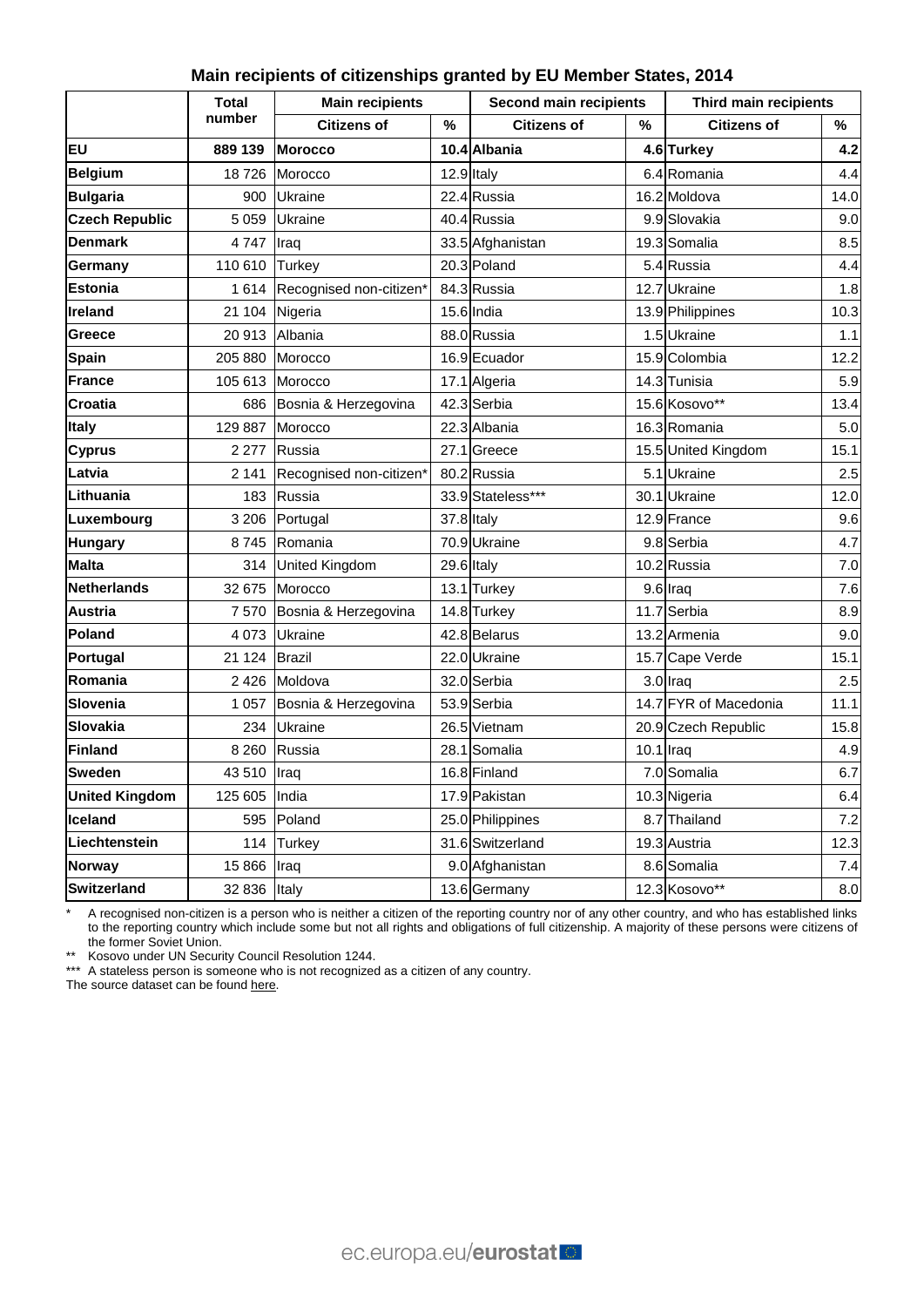### **9 out of 10 persons granted an EU citizenship in 2014 were non-EU citizens**

In fifteen EU Member States, at least 9 persons out of every 10 who obtained citizenship in 2014 were non-EU citizens: **Estonia** (100%), **Bulgaria** (99%), **Spain**, **Lithuania** and **Romania** (all 98%), **Greece** and **Latvia** (both 97%), **Denmark**, **Portugal** and **Slovenia** (all 95%), **Poland** (94%), **Italy** (93%), the **United Kingdom** (92%), **Croatia** (91%) and **France** (90%). In contrast, **Luxembourg** (82%), **Hungary** (77%) and – to a lower extent – **Malta** (52%) were the only Member States where the majority of persons acquiring citizenship in 2014 were citizens of another EU Member State. At **EU** level, 89% (or nearly 788 100 new citizens) of those granted citizenship were non-EU citizens, and 11% (95 700) of another EU Member State.

|                       |                     | of which (share of, %)                               |                  | <b>Citizenships acquired per:</b> |                               |  |
|-----------------------|---------------------|------------------------------------------------------|------------------|-----------------------------------|-------------------------------|--|
|                       | <b>Total number</b> | <b>Citizens of another</b><br><b>EU Member State</b> | Non-EU citizens* | 1 000 resident<br>population**    | 100 resident<br>foreigners*** |  |
| <b>EU</b>             | 889 139             | 11%                                                  | 89%              | 1.8                               | 2.6                           |  |
| <b>Belgium</b>        | 18726               | 28%                                                  | 70%              | 1.7                               | 1.5                           |  |
| <b>Bulgaria</b>       | 900                 | $1\%$                                                | 99%              | 0.1                               | 1.7                           |  |
| <b>Czech Republic</b> | 5 0 5 9             | 19%                                                  | 80%              | 0.5                               | 1.2                           |  |
| <b>Denmark</b>        | 4747                | $5%$                                                 | 95%              | 0.8                               | 1.2                           |  |
| Germany               | 110 610             | 24%                                                  | 75%              | 1.4                               | 1.6                           |  |
| <b>Estonia</b>        | 1614                | 0%                                                   | 100%             | 1.2                               | 0.8                           |  |
| Ireland               | 21 104              | 14%                                                  | 86%              | 4.6                               | 3.9                           |  |
| Greece                | 20 913              | 3%                                                   | 97%              | 1.9                               | 2.4                           |  |
| Spain                 | 205 880             | 2%                                                   | 98%              | 4.4                               | 4.4                           |  |
| <b>France</b>         | 105 613             | 8%                                                   | 90%              | 1.6                               | 2.5                           |  |
| Croatia               | 686                 | 9%                                                   | 91%              | 0.2                               | 2.2                           |  |
| <b>Italy</b>          | 129 887             | 7%                                                   | 93%              | 2.1                               | 2.6                           |  |
| <b>Cyprus</b>         | 2 2 7 7             | 33%                                                  | 67%              | 2.7                               | 1.4                           |  |
| Latvia                | 2 1 4 1             | 3%                                                   | 97%              | 1.1                               | 0.7                           |  |
| Lithuania             | 183                 | 2%                                                   | 98%              | 0.1                               | 0.8                           |  |
| Luxembourg            | 3 2 0 6             | 82%                                                  | 18%              | 5.8                               | 1.3                           |  |
| Hungary               | 8745                | 77%                                                  | 23%              | 0.9                               | 6.2                           |  |
| <b>Malta</b>          | 314                 | 52%                                                  | 47%              | 0.7                               | 1.3                           |  |
| <b>Netherlands</b>    | 32 675              | 7%                                                   | 89%              | 1.9                               | 4.4                           |  |
| <b>Austria</b>        | 7570                | 16%                                                  | 84%              | 0.9                               | 0.7                           |  |
| Poland                | 4 0 7 3             | 6%                                                   | 94%              | 0.1                               | 4.0                           |  |
| Portugal              | 21 1 24             | 5%                                                   | 95%              | 2.0                               | 5.3                           |  |
| Romania               | 2 4 2 6             | 1%                                                   | 98%              | 0.1                               | 3.3                           |  |
| Slovenia              | 1 0 5 7             | 5%                                                   | 95%              | 0.5                               | 1.1                           |  |
| Slovakia              | 234                 | 24%                                                  | 76%              | 0.0                               | 0.4                           |  |
| <b>Finland</b>        | 8 2 6 0             | 11%                                                  | 88%              | 1.5                               | 4.0                           |  |
| <b>Sweden</b>         | 43 510              | 25%                                                  | 74%              | 4.5                               | 6.3                           |  |
| <b>United Kingdom</b> | 125 605             | 8%                                                   | 92%              | 1.9                               | 2.5                           |  |
| Iceland               | 595                 | 42%                                                  | 58%              | 1.8                               | 2.6                           |  |
| Liechtenstein         | 114                 | 25%                                                  | 75%              | 3.1                               | 0.9                           |  |
| <b>Norway</b>         | 15 866              | 12%                                                  | 88%              | 3.1                               | 3.3                           |  |
| Switzerland           | 32 836              | 52%                                                  | 48%              | 4.0                               | 1.7                           |  |

#### **Acquisition of citizenship in the EU Member States, 2014**

Figures may not add up due to unknown.

Non-EU citizens are defined are those not having the citizenship of any of the 28 EU Member States. This category also includes stateless persons and recognised non-citizens.

Resident population refers to persons who have lived at their place of residence for at least 12 months or have the intention of staying there for at least 12 months.

The term "foreigners" refers to all persons not having the citizenship of the reporting country and thus includes persons with the citizenship of another country (including of another EU Member State), stateless persons and recognised non-citizens.

The source dataset can be foun[d here.](http://appsso.eurostat.ec.europa.eu/nui/show.do?query=BOOKMARK_DS-075898_QID_-1CBA4F04_UID_-3F171EB0&layout=CITIZEN,L,X,0;GEO,L,Y,0;TIME,C,Z,0;AGEDEF,L,Z,1;AGE,L,Z,2;UNIT,L,Z,3;SEX,L,Z,4;INDICATORS,C,Z,5;&zSelection=DS-075898UNIT,NR;DS-075898TIME,2014;DS-075898INDICATORS,OBS_FLAG;DS-075898AGE,TOTAL;DS-075898AGEDEF,REACH;DS-075898SEX,T;&rankName1=TIME_1_0_-1_2&rankName2=UNIT_1_2_-1_2&rankName3=AGE_1_2_-1_2&rankName4=INDICATORS_1_2_-1_2&rankName5=SEX_1_2_-1_2&rankName6=AGEDEF_1_2_-1_2&rankName7=CITIZEN_1_2_0_0&rankName8=GEO_1_2_0_1&rStp=&cStp=&rDCh=&cDCh=&rDM=true&cDM=true&footnes=false&empty=false&wai=false&time_mode=ROLLING&time_most_recent=true&lang=EN&cfo=%23%23%23%2C%23%23%23.%23%23%23)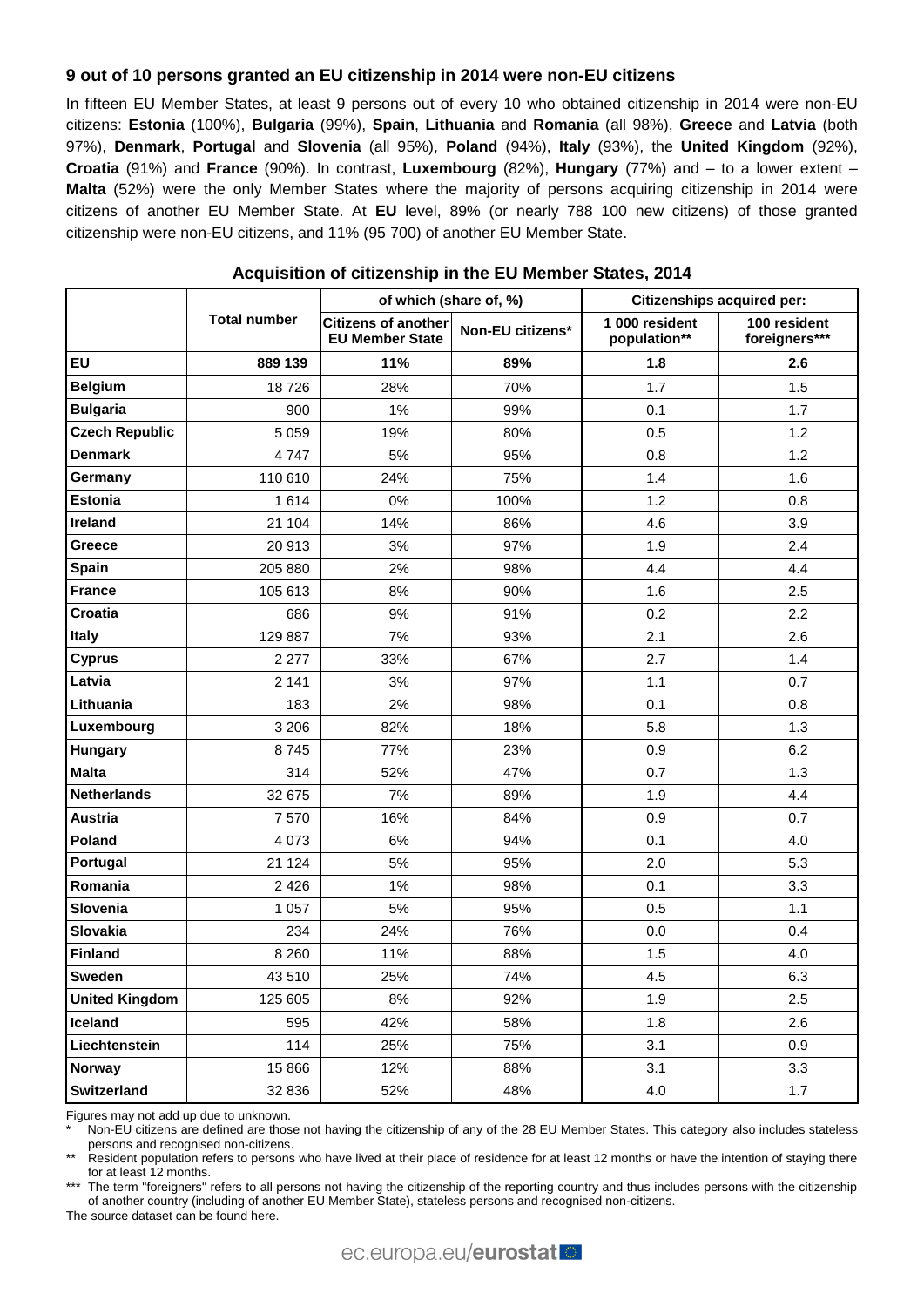## **Highest number of citizenships granted per inhabitants in Luxembourg, Ireland, Sweden and Spain**

Almost 1 in every 4 persons who acquired an EU citizenship in 2014 became citizens of **Spain** (205 900 persons, or 23% of all citizenships granted in the EU in 2014). It was followed by **Italy** (129 900 or 15%), the **United Kingdom** (125 600 or 14%), **Germany** (110 600 or 12%) and **France** (105 600 or 12%).

When compared with the total resident population of each Member State, the highest numbers of citizenship granted per 1 000 resident population were recorded in **Luxembourg** (5.8 citizenships granted), **Ireland** (4.6), **Sweden** (4.5) and **Spain** (4.4). At **EU** level, 1.8 citizenships were granted per 1 000 inhabitants.

#### **Highest naturalisation rate in Sweden, Hungary and Portugal**

The naturalisation rate is the ratio of the number of persons who acquired the citizenship of a country during a year over the stock of foreign residents in the same country at the beginning of the year. In 2014, the highest naturalisation rates were registered in **Sweden** (6.3 citizenships granted per 100 resident foreigners), **Hungary** (6.2) and **Portugal** (5.3), followed by **Spain** and the **Netherlands** (both 4.4). At the opposite end of the scale, naturalisation rates below 1 citizenship per 100 resident foreigners were recorded in **Slovakia** (0.4), **Latvia** and **Austria** (both 0.7), **Estonia** and **Lithuania** (both 0.8). At **EU** level, 2.6 citizenships were granted per 100 resident foreigners in 2014.

Of the five EU Member States that granted the most citizenships in 2014, the naturalisation rate was above the EU average in **Spain** (4.4), around the EU average in **Italy** (2.6), **France** and the **United Kingdom** (both 2.5), and below the EU average in **Germany** (1.6).



## **Naturalisation rates in the EU Member States, 2014**

(citizenships acquired per 100 resident foreigners)